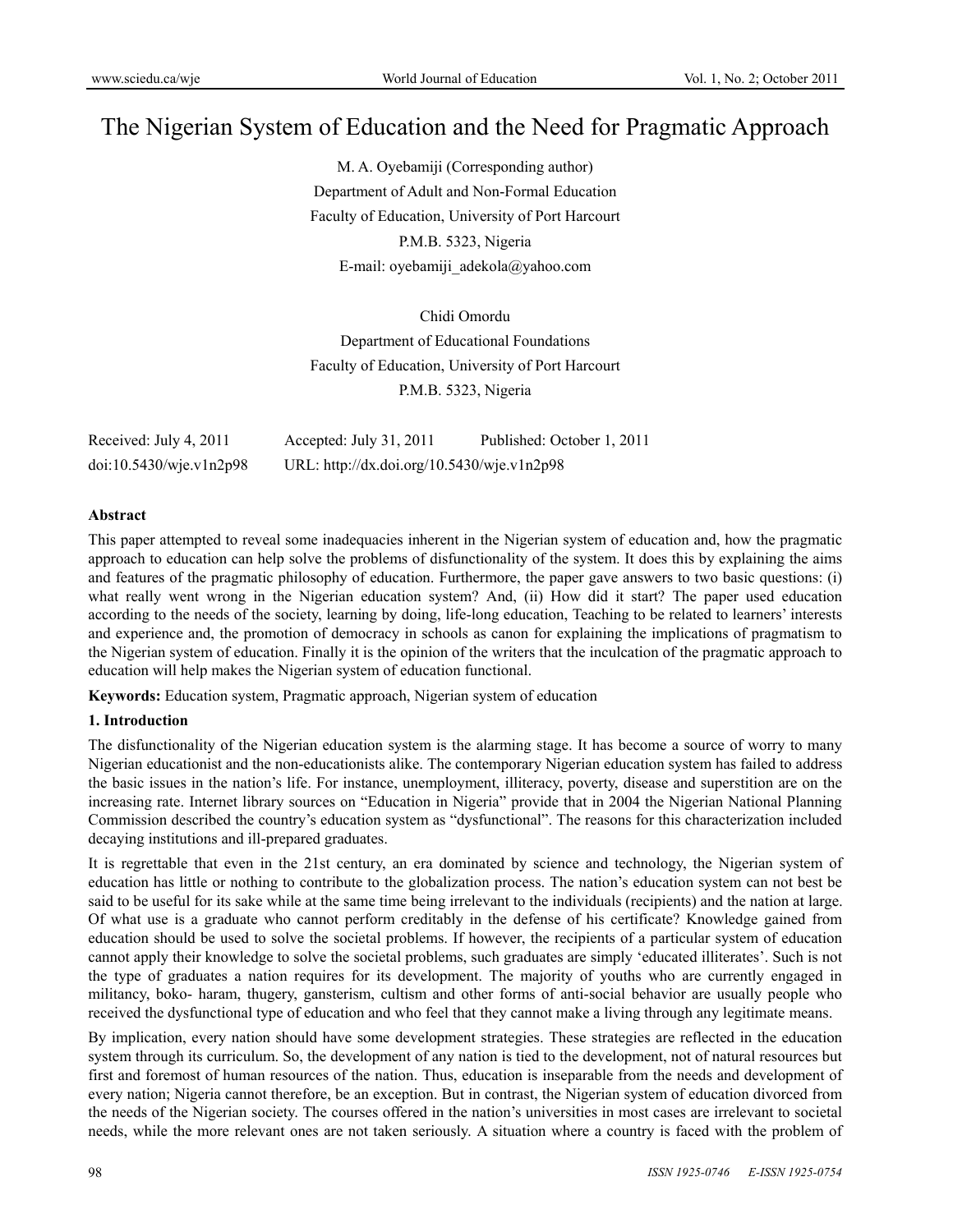food security and yet, the number of students admitted to study agriculture and agro-allied courses are on yearly basis far less than the number required shows the lack of planning for manpower requirement in that economy. Another dimension of this problem reveals the lack of interest or inability of the graduates to use the knowledge acquired from school to solve the immediate problem of the society. They rather prefer executive offices to field work. The manpower requirement of the Nigerian society is in every respect divorced from the choice of University courses available and offered. Consequently, Nigeria still looks up to the developed countries for her manpower needs.

The graduates of this system are in most cases termed unemployable, skill-less employment seekers rather than having practical or entrepreneurial skills which should help the products of the school system to become self-employed. The result of this is that certificates obtained from the Nigerian institutions of learning are treated with levity outside the shores of the country.

This situation has defied the high hopes raised by the Ashby Commission Report (1960), the 1969 Curriculum Conference, the Universal Primary Education (1976), the National Policy on Education (1977, Revised 1981, 1989 and 2004), the Universal Basic Education (UBE) and the various interventions by the international organizations such as the United Nations Children Fund (UNICEF) and other blue prints largely been dashed.

As the crises in the nation's education deepen, it however, begs for solutions to the problems. This paper therefore, attempts to discuss the pragmatic approach to education and its implications to the inadequacies inherent in the Nigerian system of education.

### **2. What Is Pragmatic Approach?**

Pragmatism is an outgrowth of British Empiricism. It is a school of thought which had its origin in North America. The originators of pragmatic school of thought are Charles S. Pierce (1839-1914), William James (1842 – 1910), and John Dewey (1859 – 1952).

The word pragmatism is derived from the Greek word 'pragma' which means work. Hence, the most common interpretation of the term is what works, making it to be known in consequence as the philosophy or theory of workability (Enoh 1995:107). To the pragmatists what is true is what works- what enables one to overcome an immediate problem. In the words of Okoh (2003:36) "Pragmatism stresses action and doing and maintains that imaginative theorizing must be supported and controlled by the outcome of active experimentation".

Continuity, interaction, experience and meaning are key words to understand the pragmatic philosophy. To them, the entire universe is in a state of continuous change. Since the world is continuously a changing one, reality is not fixed. Therefore, man's conception of the nature of reality is determined by what he experience through interaction with the environment. In this process an individual experiences certain consequences as a result of his acting on some elements in the environment.

There is a positive relationship between knowing and action in the pragmatic philosophy; knowledge in this way is interactive. The pragmatists do not consider knowledge a quality waiting to be discovered. Rather, they seek knowledge as being created by man through interaction. We are able to create knowledge only when we master a given environment through interaction. In that process, knowledge is necessarily used to solve problems that arise from such environment. Furthermore, they favor the use of intelligence (reflective thinking) and scientific method, in which an individual learns by doing it for himself as the most reliable source of knowledge. Dewey in Enoh (1995:109) admits that "there is no such thing as genuine knowledge and fruitful understanding except as the offspring of doing". They hold that for an idea to be true, it must be shown to work and to provide satisfactory results. This is so because, the world is constantly changing and what works today may not work in future. There is therefore no absolute truth in pragmatism. Truth is always changing as the world itself changes.

Values in pragmatism are relative because all values are derived from human needs and desires. Man encounters one problem or the other. It is his urge to solve these problems that makes him react in certain ways. Those things which are likely to be beneficial in overcoming his problems will be of value to him. At the level of the society, value is attached to those things which have enabled it to survive over time. Survival to them depends on one's ability to use acquired intelligence to overcome problems of his existence. Abstract reasoning is not enough because for ideas to become useful they must be applied practically. Thus, they recommend the acquisition of skills.

The pragmatists believe in the democratic ideals because it is only in a democratic society where freedom, character, intelligence and other potentialities are developed. They also subscribe to life-long education to enhance the update of knowledge to be at equilibrium with the new realities in the changing world. As Dewey (1944:76), puts it, "education is the constant reconstruction or re-organization of experience". The ability to constantly apply experiences to meet the challenges of later problems is to the pragmatists, very necessary. And, to them, because the world is constantly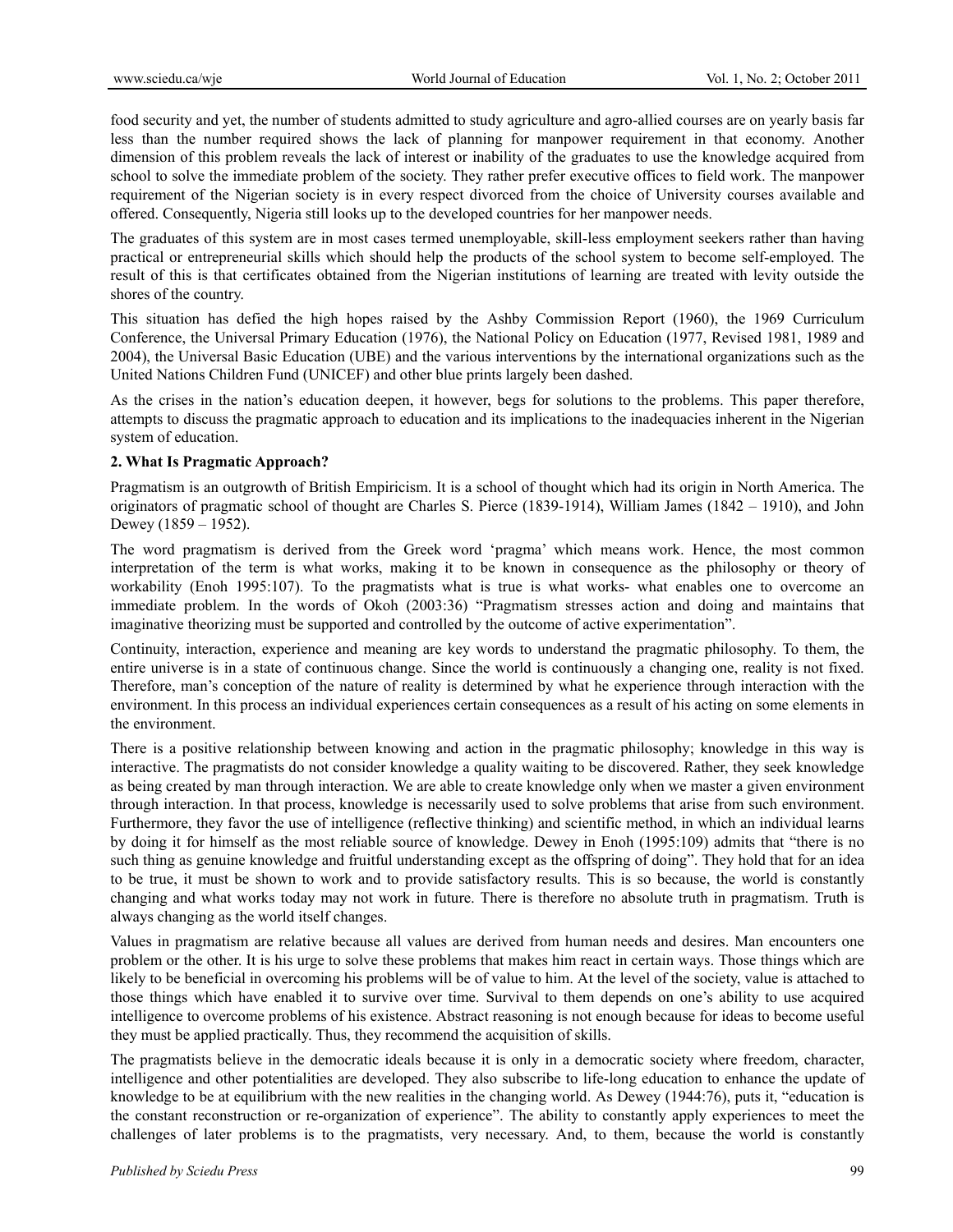changing, there are no already-made answers to problems hence, the need for life-long education so as to face the challenges that are bound to occur. This will ultimately lead to self-reliance.

In the pragmatic philosophy, the curriculum should be made to eliminate the gap that exists between what is learnt in school and the wider society. All genuine knowledge emanates from a problem or difficulty. This implies that an adequate curriculum must be an activity centered that will give opportunities to the learners to explore and solve problems themselves. Thus, pragmatism recommends learning by doing and, teaching to be related to pupil's interest and experience. Finally, the pragmatists see the role of the school as linking new experiences in school and those of the outer society.

### **3. What Really Went Wrong?**

Education in Nigeria has very much been neglected and left to suffer a bad fate. A nation that neglects education does so at its risk. In Nigeria, we have allowed our education to cripple. The consequences are made manifest in different ways in our national life. In the first place, the contemporary Nigerian education does not equip its recipients to be self-reliance. It removes people from productive activities in industry and agriculture. It channels every educated man/woman to pen-pushing and white cola jobs or to the unproductive arena of politics, cut-throat capitalism, obtaining by tricks, fake contract award, and recently, the more lucrative kidnap for ransom. The reason behind this is that our education system has failed to make people to be self-reliant in their life endeavours.

The value attached to paper qualification in the Nigerian society has also caused more harm than good to the education sector. What matters is not what can be done but what certificate. This is to the extent that the acquisition of certificate has become a tool for social mobility whether relevant to the needs of the society or not. These distortions of education system include:

The emergence of education as a tool for social upliftment and mobility through the instrumentality of examinations, and the later emergence of malpractice including teacher immorality and cultism in the education institution. When considered as facts in themselves, these two phenomena represent the tremendous challenge towards repositioning education in Nigeria (Anikpo, 2006:6)

The implication of the above is that these certificates are acquired at all means and costs, including examination malpractice. It has given rise to a situation where certificates are acquired for the sake of securing employment at the expense of productivity. Thus, the country continues to suffer low outputs of goods and services, while looking up to foreign personnel to salvage her economy.

There is lack of confidence in the Nigerian education and its products. As a result, graduates of the Nigerian institutions of learning are in some cases, sent abroad to receive blessings from foreign institutions of learning before they are assigned duties. In the dominant oil sector, the key positions or technically sophisticated responsibilities are assigned to the foreigners on a very high income. This accounts for the reason why the country can hardly gain full control of its oil sector. One may be tempted to ask the relevance of the Nigerian education in the face of these difficulties. This crisis if not reversed, Nigeria may lose an entire generation or more of its skilled labour force.

### **4. How Did It Start?**

Modern education came to Nigeria in the 1840s with the first mission school founded by the Methodists. This was followed by other missionary bodies like Anglican Church Mission, Roman Catholics and so on. Their primary objective was not to give education to the Africans but, to convert the children to Christianity. It was further hoped that the new Christians could be trained to assist the missionaries in their work as catechists, lay readers and teachers. As Kosemani & Okorosaye – Orubite (1995:36) puts it "the curriculum of the early Christian schools in Nigeria included mostly the 4Rs- reading, writing, arithmetic and religion". Because the missionaries saw education as an aid to evangelism, there was an indiscriminate establishment of schools without recourse to science and technology. This distorted legacy of colonial education on African countries was not intended to prepare Nigerians for independence and nationhood/self-reliance.

However, the curriculum contents of the mission schools were not related to the local background. In fact, the schools were ill-equipped and ill-staffed.

…government as well as the British Trading Companies were critical of the products of these schools when in 1882 the ordinance for the promotion and Assistance was enacted. This ordinance (the first of its kind that affected Lagos) was aimed at the control of education by government in the Gold Coast colony of which Lagos was part. (Kosemani & Okorosaye – Orubite 1995:37).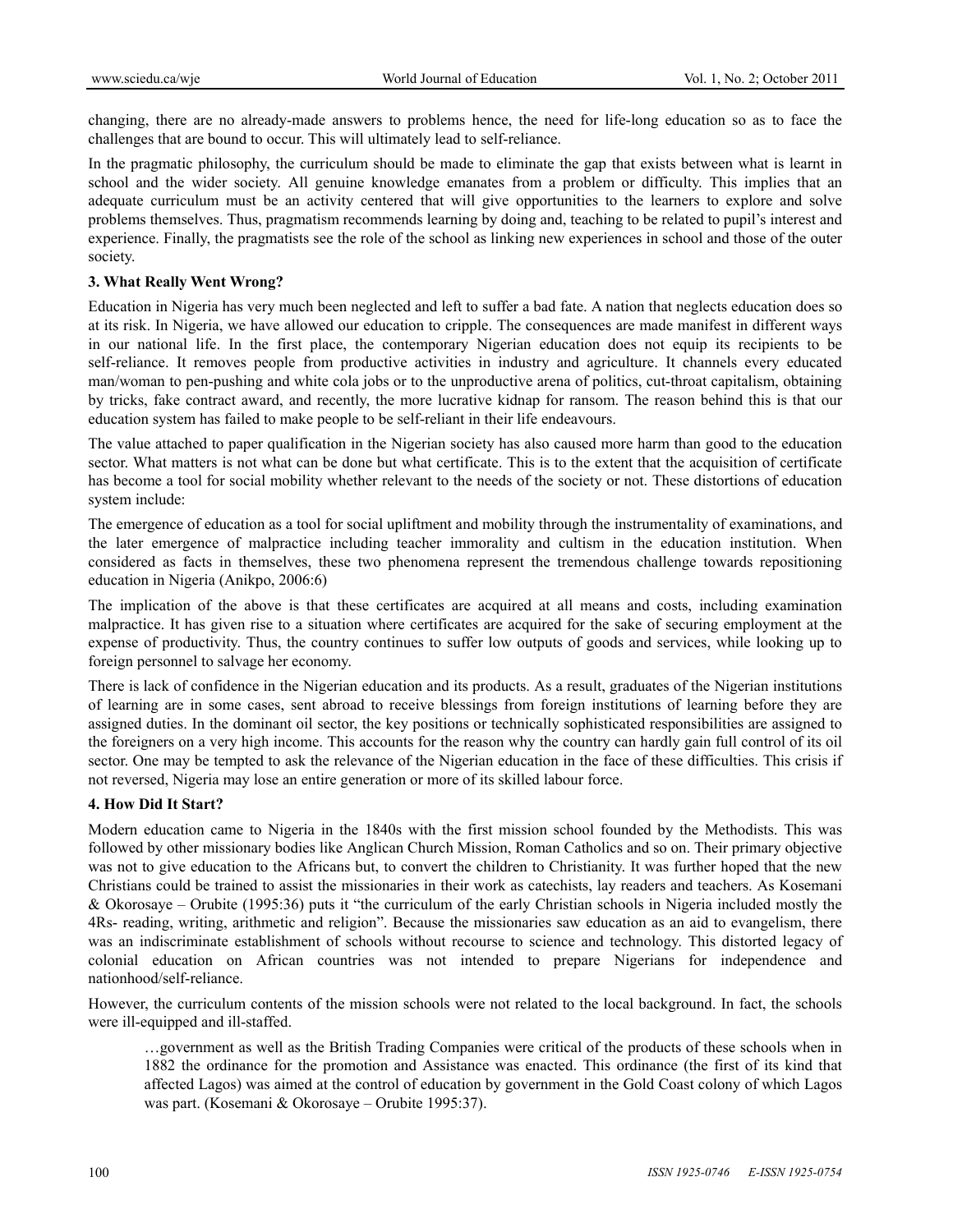Thus, the ordinance marked the beginning of dual joint participation (Government, private individuals and organization). But on the whole, the ordinance did not make much impact.

The colonial education in Nigeria focused strongly on examinations. In 1916, Frederick Lugard, first governor of the Unified Colony, set up a school inspectorate. Discipline, buildings and adequacy of teaching staff were to be inspected, but the most points given to a school's performance went to the numbers and rankings of its examination results. This stress on examinations is still used in the contemporary period to judge results and to obtain qualifications for jobs in government and the private sector in Nigeria (Wikipedia, 2008). This favor on examination initially, was used to judge intelligence, promotions and later qualification for job. As soon as it became obvious that success in examination is the entire certification one needed for success in the Nigerian society, many morally-bankrupt Nigerians resorted to the abuse of the system through all forms of examination malpractice. Thus, cheating to obtain certificate is now very common in the Nigerian education system; and certificates no longer express what an individual can do.

Before independence, the white man was to the Nigerian, the symbol of great success. The ingredients of this success comprised high education, large income, and luxurious houses full of domestic servants, leisure time and little or no manual work. After independence, this culture was not corrected. The educated Nigerian socialized and accepted that culture (Anikpo 2005:5). Consequently, this period marked the beginning of education divorced from productive activities in Nigeria. It marked the removal of manpower from the more practical productive sector of the economy and made every educated Nigerian man/woman not to get their hands dirty. Thus, the more educated the Nigerians become the more unproductive and the more hungry we become.

### **5. Implications of Pragmatic Approach to the Nigerian Education**

Our choice of the pragmatic school of thought is obvious. It is an approach that is very much concerned with the application of knowledge in tackling the life challenges. Thus their aim of education is that knowledge acquired must have relevance to the need of the society. Some of the implications on the Nigerian system of education can be drawn from the following:

### *5.1 Education according to the needs of the society*

Survival to the pragmatists depends on man's ability to use acquired intelligence to overcome the problems of his existence and that of his society. For ideas to become useful therefore, they must be applied practically. The pragmatists advocate individualism capable of over-coming the problems of the environment. The National Policy on Education (2004:9) recognizes this as it says that "efforts shall be made to relate education to overall community needs".

For the needs of the Nigerian society to be solved, the gaps that usually exist between what is learnt in school and its wider society must be eliminated. Nigeria should formulate educational policy that adapts the needs of the nation. Our educational policy should be made to help towards the solution of our present predicament as a nation. For instance, there should be Manpower Development Commission which should serve as a link between the manpower needs of the nation (according to the demand of employers of labour) and the quantity turned out by our Universities yearly. The commission can as well serve as guide to the candidates as well as information on the areas of knowledge that are high in demand.

### *5.2 Learning by doing*

There is an inherent relationship between action and knowledge. The pragmatists believe that knowledge results when in our various interactions we experience the consequences of our actions and note the action-consequence relation of different experiences and uses this to solve subsequent problems. To create the necessary knowledge to solve problems therefore arises from interacting with such environment. By implication, it means that learning by doing will not only lead to skill acquisition, but also leads to the development of self-reliance. When people are self-reliant the problem of unemployment in the Nigerian society will be a thing of the past.

Learning by doing ultimately, reduces the quest for paper qualification. In pragmatism, action is combined with one's level of qualification. This encourages professionalization because for any one to prove his qualification, the necessary action must be followed in order to solve a problem. In Nigeria, there should be a symbiotic relationship between the formal school education and non-formal apprenticeship education in such a manner that the whole community becomes the resource centre for the education of the learner, and the wall of separation between the world of school and the world of work is broken down. This idea is being implemented in Tanzania, and reports have it that it is working well.

### *5.3 Life-Long Education*

The entire universe the pragmatists say is in a state of continuous change and what works now may not work in a different situation. What the pragmatists propose is the type of education that continues till adulthood. Life-long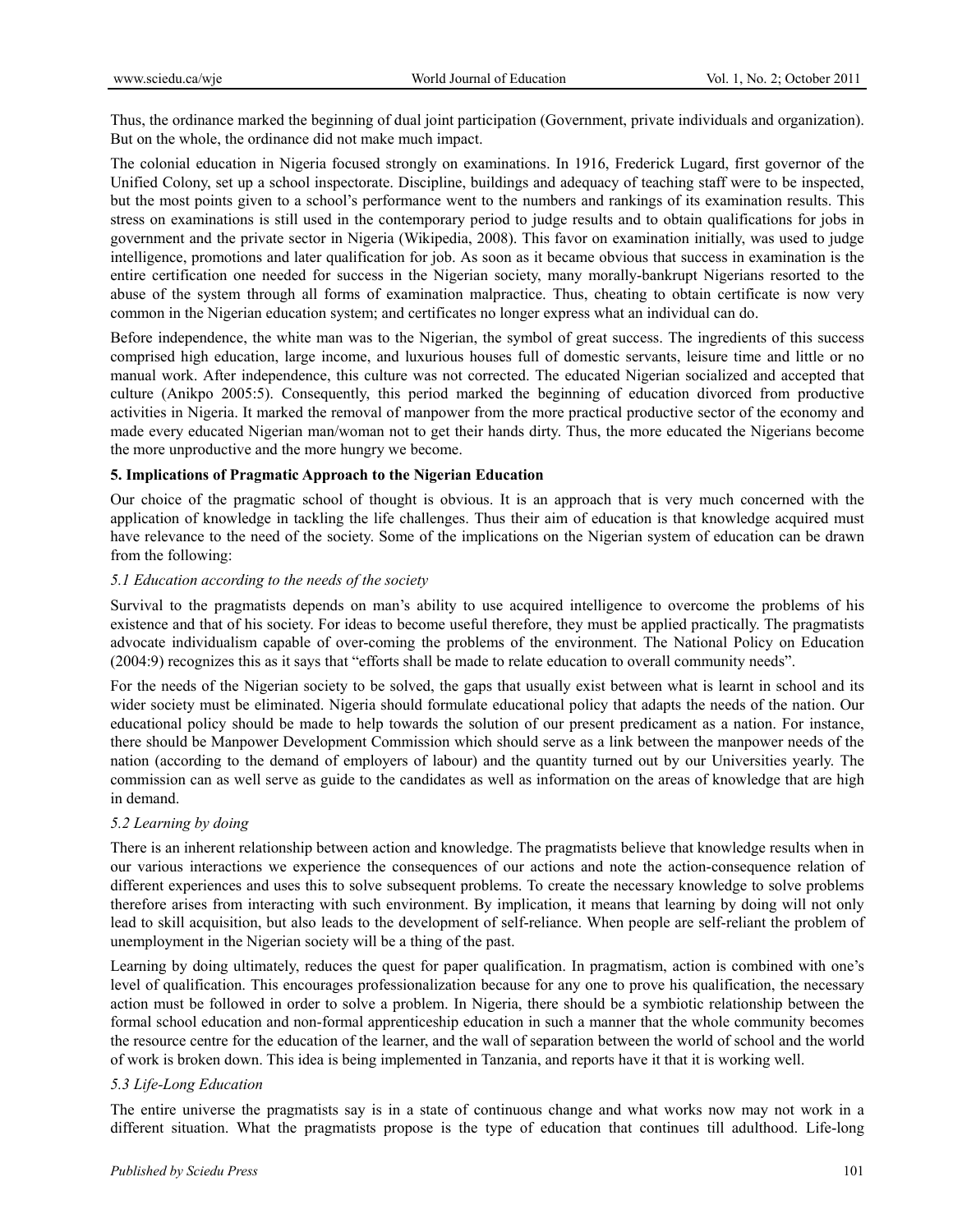education is a solution to the changing world; knowledge should be updated so as to take care of the problems arising from the changes in the universe. This type of education as Nzeneri (2010:13) puts it "is learning about anything at all that helps us understand the environment we live in, and the manner in which we can use and change this environment in order to improve ourselves".

Unfortunately, in Nigeria this aspect of education is not properly functional. We have not considered how the school drop-outs and the products of various literacy campaigns can rejoin the formal education system. There should be the possibility to give admission to products of adult education, apprenticeship, and other forms of non-formal education into appropriate section of formal school education when desired and, certificates obtained from the non-formal system should be recognized for employment purposes at appropriate levels.

To that effect, what the present moment demands is a new and long-term perspective on education. The fault of formal education has been that it is regarded as a complete entity by itself, and lacks continuity with non-formal and informal activities. An adequate philosophy of education will explore the ideological commitments of the nation, and embody these in a truly life-long and permanent education of which the formal education system, coming as it does in the most formative years of a man's life, is obviously the most important but by no means the only item. A realistic role of the school is that scheme will be found to be that of an enabling institution within a life-long educational continuum (Akimpelu, 2005:168).

### *5.4 Teaching to be related to pupil's interest and experience*

Another aim of education in the Pragmatic school of thought is that teaching should be related to pupil's interest and experience. It favors a diverse curriculum in order to take care of differences and needs of the learners. The uniqueness of every individual has to be identified and developed. To expose every individual to the same curriculum is to ignore this important fact. In Nigeria, there should be a radical departure from the old one, where parents select courses for their children/ward without reference to potentiality of the learner. However, when these students are mis-directed and mis-guided into the preference of their parents, they probably end up being frustrated and consequently, they show lack of interest in the practice of their disciplines after graduation. This may further result into a situation where the graduate will abandon his profession and resort to office work.

Thus, some of the problems schools encounter comes from parents. Parents should keep off and allow the choice of what to study to be the function of interest, the learner's interest and his potency. The services of the guidance counselors are therefore needed if the students must make the right choice of career. It is in this direction that the government should make the guidance and counseling units of every school to be properly functional.

### *5.5 Promotion of democracy*

Democracy and education have a symbiotic relationship in the pragmatic philosophy. While the business education should be necessarily democratic, the democratic ideals on the other hand, are strengthened by education. Thus, the pragmatists have been attracted by the idea of democracy because, as Enoh (1995:112) puts it, "they believe that it is only in a democratic community, where there is give and take and where free interaction between individuals and social groups exist, that human freedom, character, intelligence and other potentialities can develop".

It is therefore necessary that the Nigerian education be made to be democratic. Both the teachers and the learners are to see themselves as partners in the discovery and extension of knowledge. The teacher's authority must not be seen to derive from attempts to oblige the learner to accept whatever he says since he is an authority. To oblige the learner in such a way would militate attempts to develop in the learner, critical reasoning and critical evaluation of facts that knowledge claims are accepted not merely because somebody made some pronouncements but because adequate reasons have been furnished to support claims. The teacher is therefore required to work towards laying the foundations that will enable the child inculcate the spirit of role-playing and responsibility while in school. It is only when this is imbibed by the child that he sees himself as a responsible person even after the school life.

### **6. Conclusion**

No nation can develop beyond the level of its education. To this end the educational curriculum of every nation especially Nigeria is to be reviewed from time to time so as to meet the challenges of the new realities. This will go a long way in making education relevant to the society in which it is operational. Furthermore, there is the need for Nigeria to de-emphasize paper qualification and focus on what the individuals can do. It is only by so doing that the philosophy of pragmatism will be made relevant to the system of education; and ultimately, eliminates the disfunctionality of the education system.